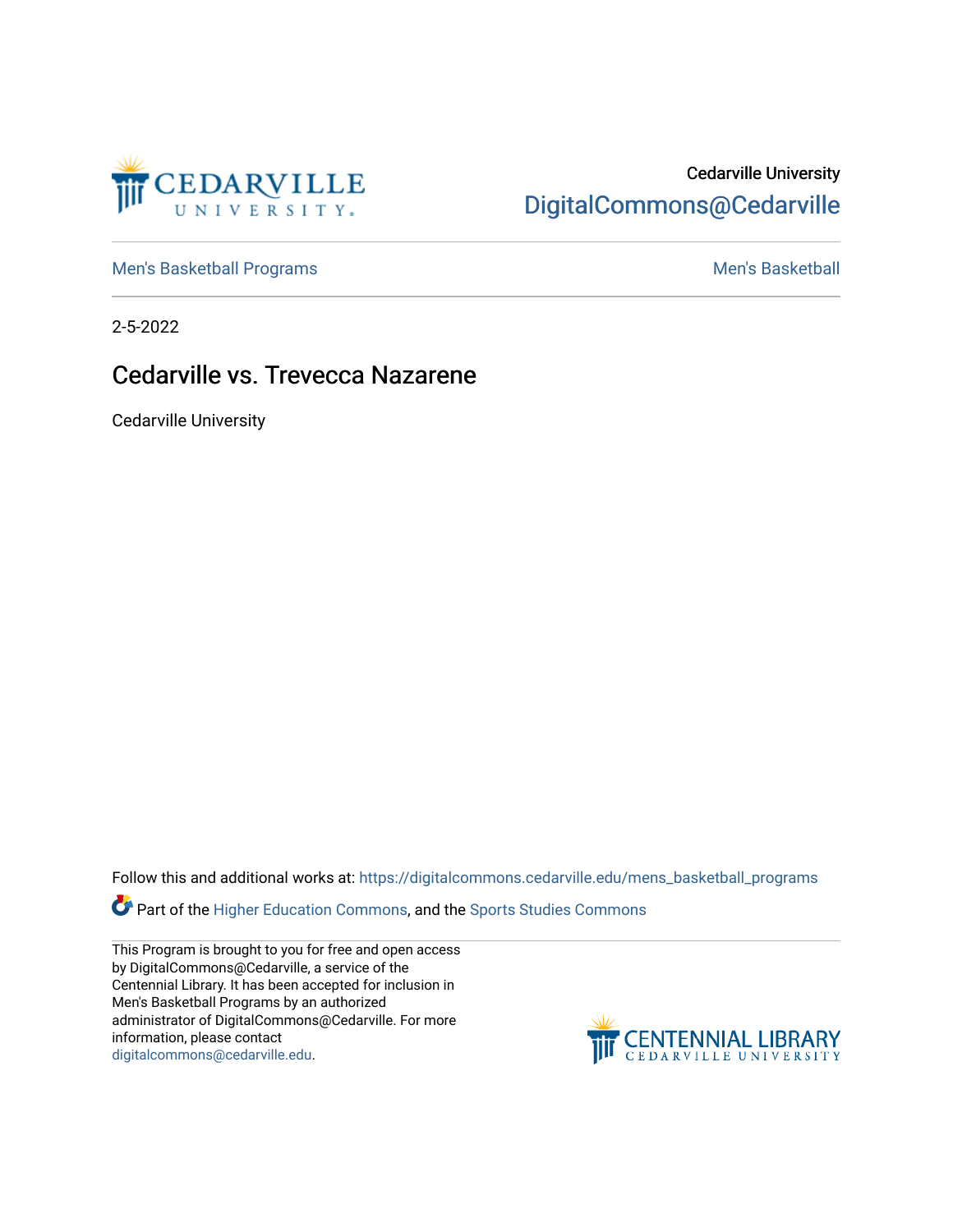



## **YELLOW JACKETS vs**



**TREVECCA**



Minutes Away, with an Experience **Miles Above!** 



BUILT Ford PROUD



**CALLAN ATHLETIC CENTER**